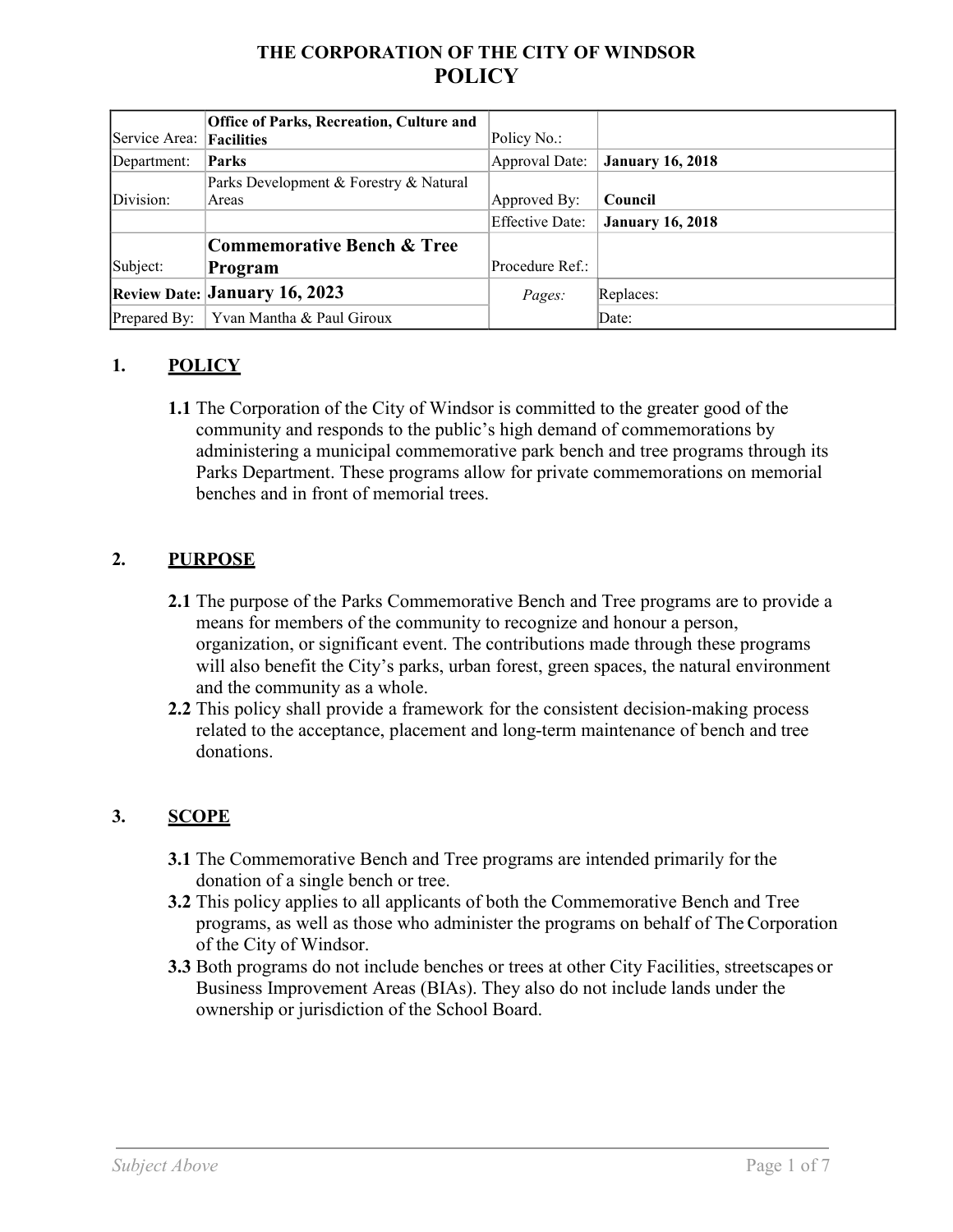### **4. RESPONSIBILITY**

**4.1** The Corporate Leader of Parks, Recreation & Culture and Facilities shall be responsible for:

- **4.1.1** Directing a review of this policy annually;
- **4.1.2** Ensuring the successful implementation of this policy;
- **4.1.3** Shall carry out the role as decision maker under this policy in good faith and in a timely and expeditious manner.

**4.2** The Manager of Parks Design and the Manager of Parks Operations shall work together to design, acquire and install approved plaques and benches.

**4.3** The Manager of Parks Operations shall be responsible for:

- **4.3.1** Implementing, monitoring and evaluating this policy as it relates to the Commemorative Bench program.
- **4.3.2** Installing, monitoring and maintaining the Commemorative plaques and benches.

**4.4** The City Forester/Manager Forestry & Natural Areas shall be responsible for:

- **4.4.1** Implementing, monitoring and evaluating this policy as it relates to the Commemorative Tree program
- **4.4.2** Planting, monitoring and maintaining the Commemorative Trees and Installing, monitoring and maintaining the plaques relating to the Tree program.

# **5. GOVERNING RULES AND REGULATIONS**

### **5.1** Definitions

Donor – The original purchaser of the commemorative bench.

Eligible Parks – City parks and trails that are identified to have available sites for commemorations on any existing bench or new sites as parks are developed or redeveloped.

Exterior Path - sidewalks and walkways intended to provide a functional route from Point A to Point B, rather than those paths that are intended to provide a recreational experience.

Lifecycle - benches will be exposed to natural elements, general public and other wear and tear that may cause deterioration and damages.

May – denotes an option or alternative.

Natural Trail – a public pathway constructed of woodchip, grass or soil to reduce the impact on the natural environment. Typically winds through natural areas in a park to allow people to participate in recreation and leisure activities such as hiking and enjoying nature. Due to the rugged surface area the trail is not accessible and the use is limited.

Parks – Corporation of the City owned parks and trails.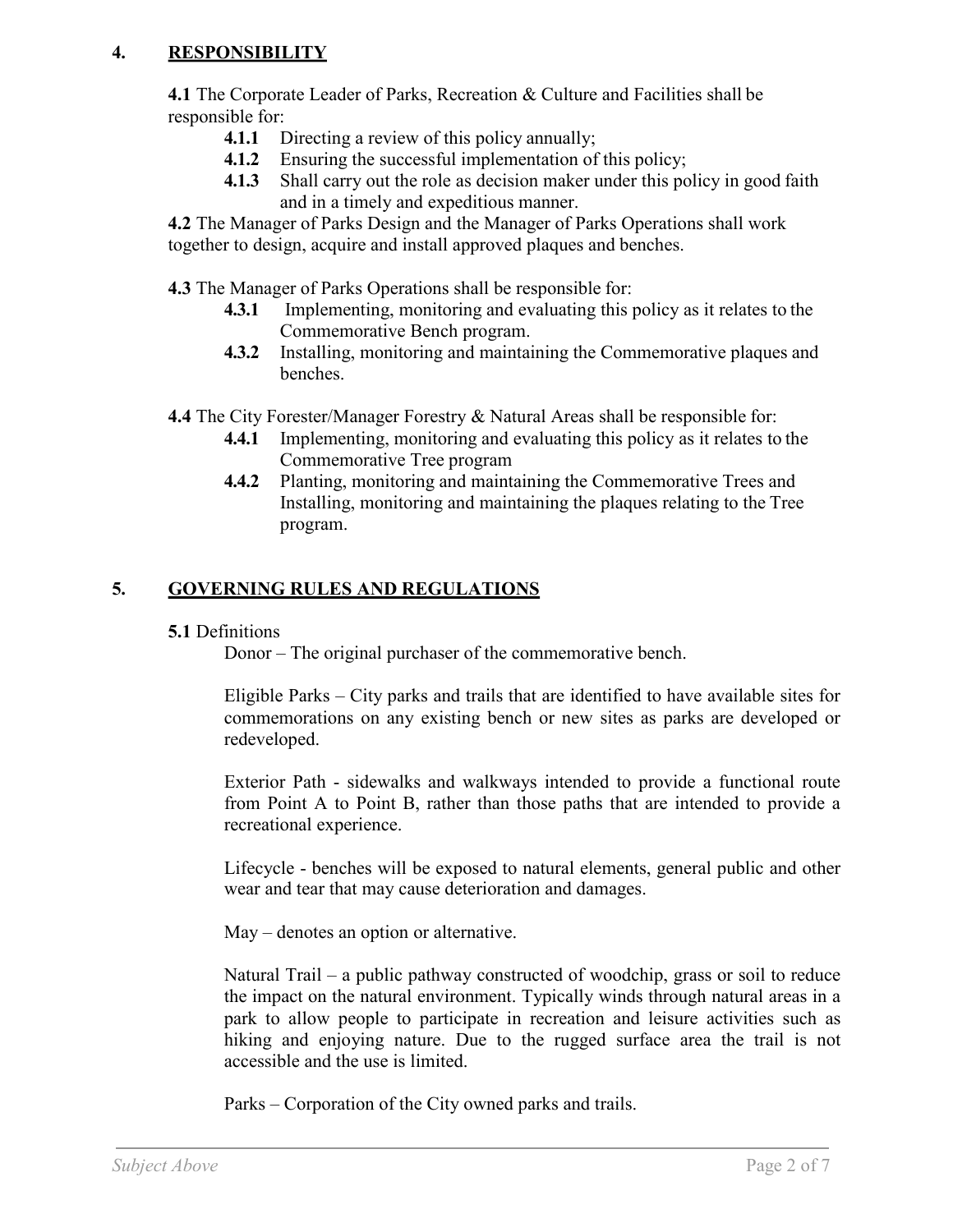Paved Trail – a concrete or asphalt public pathway that winds through parks to allow people to participate in recreation and leisure activities, such as walking, biking, rollerblading, and other roller sports.

Primary location – eligible commemorative bench locations are situated along accessible paved trails or pathways.

Promenade - a paved public walk, typically one along the waterfront.

Rest area – a portion of an exterior path that allows people to move out of the flow of pedestrian traffic to rest before continuing on towards their desired destination.

Shall – denotes a mandatory.

#### **5.2 Fees**

- **5.2.1** All costs associated with these programs are the responsibility of the contributor. Both programs are intended to be operated on a full cost recovery basis.
- **5.2.2** All trees, benches and any accompanying plaques will be purchased by the City and charged at the rate contained in the Parks user fee schedule, as amended.
- **5.2.3** Fees are reviewed annually by Council and are subject to change.

### **5.3** Commemorative Bench Program

### **5.3.1 Processing**

- **5.3.1.1** Benches will be mounted to an existing promenade, resting area or existing bench pad along trails or pathways. Locations that do not have an existing suitable surface area to anchor the bench, will require the installation of a new bench pad where the costs will be charged to the donor.
- **5.3.1.2** Where bench pads are required, an accessible pad shall be installed along accessible trails or pathways. Or where a bench is approved outside of the primary locations a standard bench pad shall be installed along unpaved trails or isolated areas with no trails or pathways.
- **5.3.1.3** Completed request form is required prior to the donation being processed. Upon approval, full payment is required prior to bench installation. Once installed donor will be contacted with confirmation and date of installation.
- **5.3.1.4** The donation of a commemorative bench to the City of Windsor Parks Department does not constitute ownership of the item, the land upon which it is situated, or the surrounding area.
- **5.3.1.5** Once purchased, the bench becomes the property of the City of Windsor Parks Department
- **5.3.1.6** The City may limit the number of plaques or benches dedicated to an individual or group to provide more commemorative opportunities to others.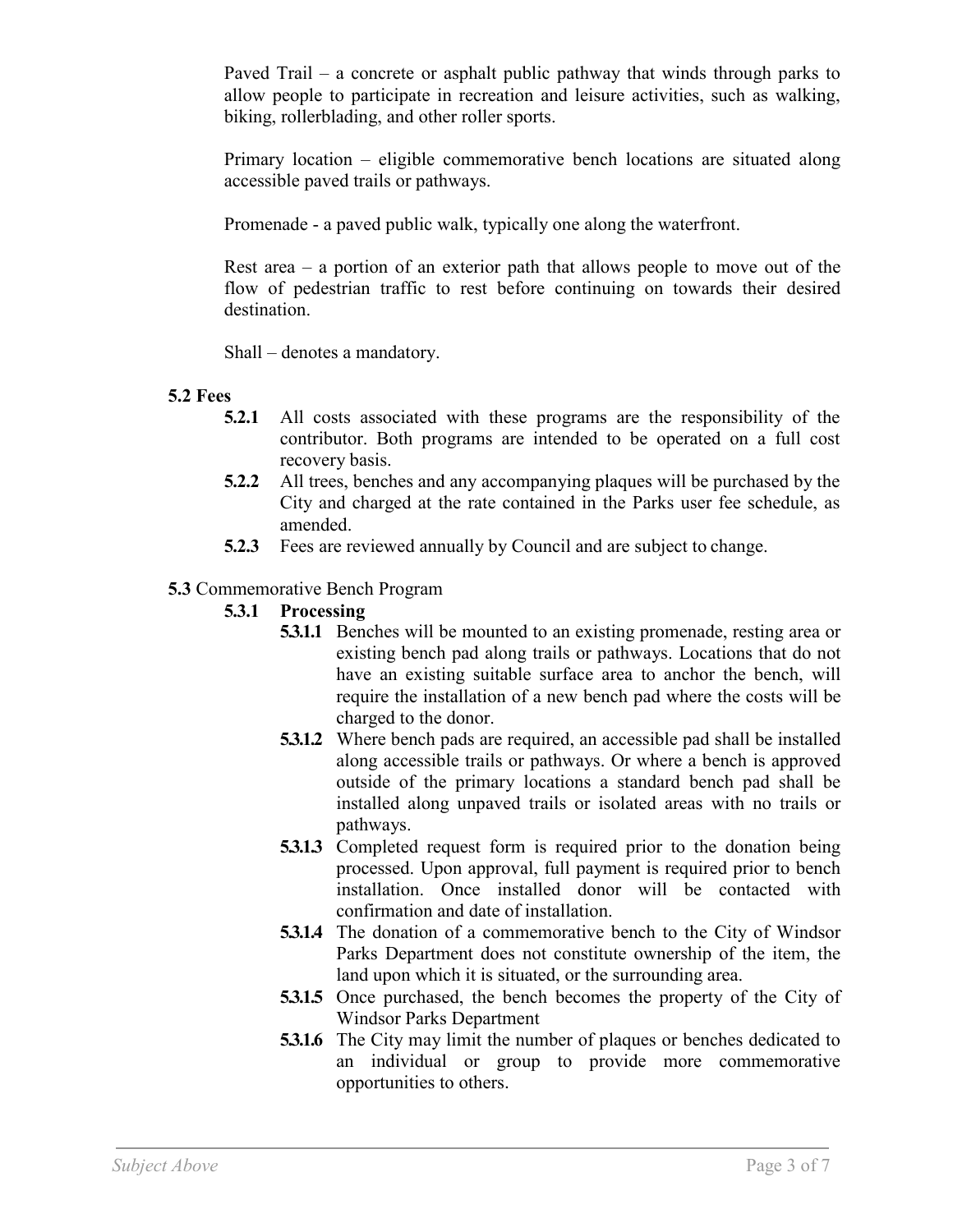### **5.3.2 Term and Maintenance**

- **5.3.2.1** Applications for the commemorative bench program are accepted year round and benches are installed as climatic conditions permit.
- **5.3.2.2** Bench commemorations are provided for the natural life span of the bench to a maximum of ten (10) years. They will be maintained at the discretion of Parks Operations staff in accordance with the lifecycle analysis of the item.
- **5.3.2.3** Benches are not refurbished on an annualized basis and will remain on site for the lifecycle of the bench to a maximum of ten (10) years. The lifecycle of the bench has passed when it is deemed by Parks Operations to be at the point in time at which the bench becomes unsafe or unusable.
- **5.3.2.4** Plaques maintained to a maximum of two (2) years. Should the plaque be vandalized or stolen, the City of Windsor will pay for one (1) replacement plaque. Anything thereafter would be an additional cost and at the sole discretion of the donor.
- **5.3.2.5** At the expiry of the bench term, Parks will make all reasonable efforts to contact the donor and return the plaque. It is the responsibility of the donor to inform Parks of any changes to contact information.

### **5.3.3 Location**

- **5.3.3.1** This policy permits commemorative benches in **eligible** City Parks.
- **5.3.3.2** Locations within parks are subject to Parks approval. Bench installation is based on proposed future development, underground utilities, maintenance efficiencies and other site restrictions.
- **5.3.3.3** Parks at full capacity, donors may be put on a waiting list. The waiting list is on a first come, first served, basis for each park.
- **5.3.3.4** Primary locations of benches within parks are along accessible paved trails and pathways.
- **5.3.3.5** Locations outside of the eligible parks may be permitted on a case by case basis, subject to review by Parks Operations.
- **5.3.3.6** Parks reserves the right to temporarily or permanently relocate benches (i.e. bench is subject to recurrent vandalism, the park is scheduled for re-development, servicing upgrades, and other circumstances). In such cases, Parks will make all reasonable efforts to consult with the donor or representatives prior to any relocation or alteration.
- **5.3.3.7** Since the locations are outdoors within City parks, benches will be exposed to natural elements, general public, and other wear and tear.

## **5.3.4 Benches**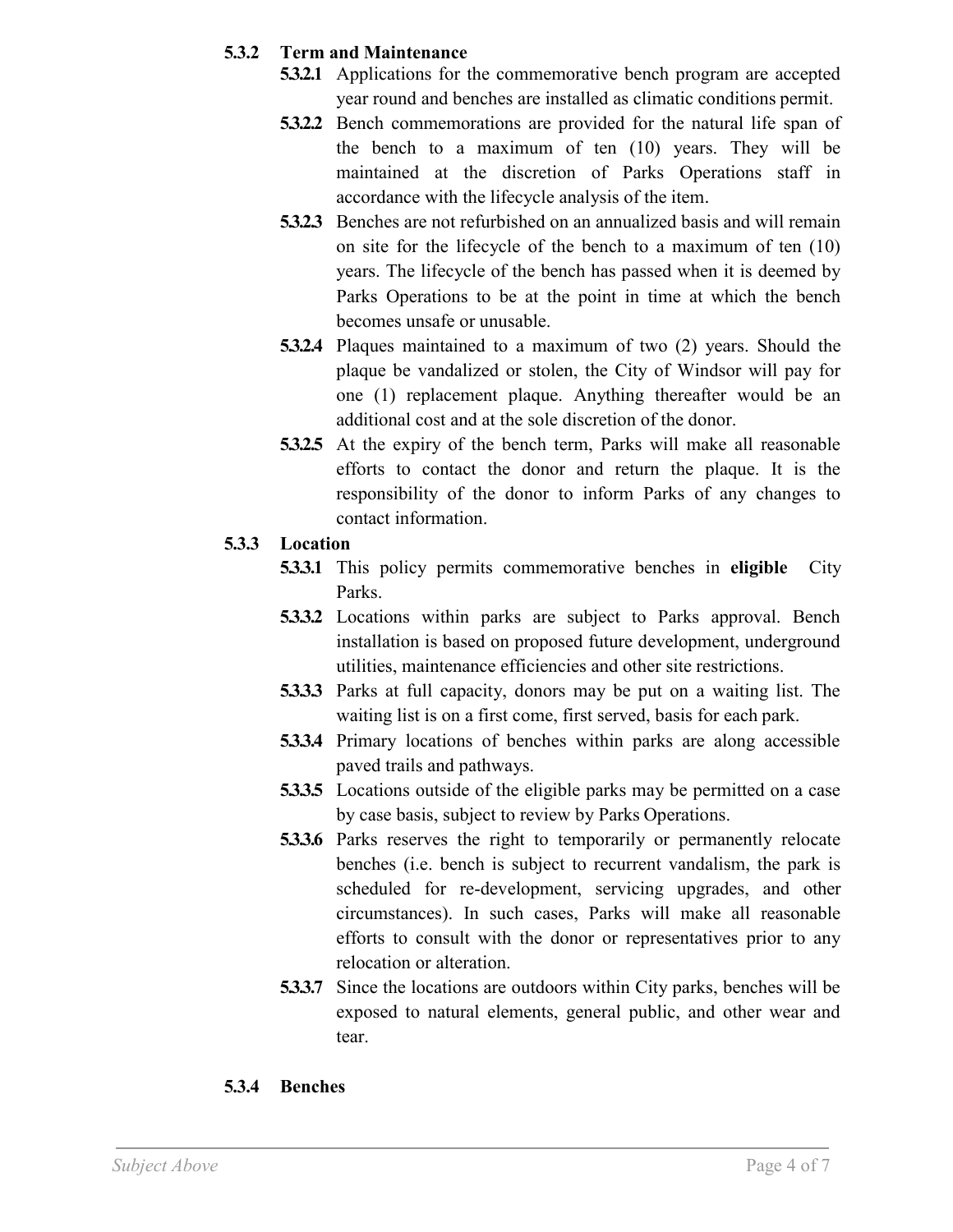- **5.3.4.1** Bench are restricted to the options provided by the City of Windsor Parks Department. The Parks Commemorative Bench Program options are:
	- o Standard Commemorative Bench will be pressure treated wood slats, square tube powdered coated frame
	- o Metal Commemorative Bench Powdered coated steel slats welded to tubular steel, bronze plaque \*2 year term and installation
- **5.3.4.2** All benches shall be surface mounted on hard surface such as a bench pad, rest area or promenade.
- **5.3.4.3** All new benches along pathways requiring a new bench pad will be installed on an accessible bench pad.
- **5.3.4.4** Benches that are approved that are not along pathways will be installed on a standard bench pad.
- **5.3.4.5** Bench styles are reviewed and are subject to change based on manufacturer availability, feasibility and other circumstances.

## **5.3.5 Restrictions**

- **5.3.5.1** Any alternations done by donors to the bench, the land upon which it is situated, or the surrounding area are prohibited (i.e. painting, staining, planting, etc.)
- **5.3.5.2** Placement of memorial wreaths, flowers, mementoes or any other item in the vicinity of any bench is prohibited.

### **5.4** Commemorative Tree Program

## **5.4.1 Processing**

- **5.4.1.1** Completed request form is required prior to the donation being processed. Upon approval, full payment is required prior to tree installation. Once installed donor will be contacted with confirmation and details of installation.
- **5.4.1.2** The donation of a commemorative tree and or plaque to the City of Windsor Parks Department does not constitute ownership of the item, the land upon which it is situated, or the surrounding area.
- **5.4.1.3** Once purchased, the tree becomes the property of the City of Windsor Parks Department.
- **5.4.1.4** The City may limit the number of commemorative trees dedicated to an individual, event or group to provide more commemorative opportunities for others.

## **5.4.2 Term and Maintenance**

- **5.4.2.1** Applications for the commemorative tree program are accepted year round and the planting of trees will occur during the spring and fall seasons
- **5.4.2.2** Newly planted trees and plaques will be maintained for a period of five (5) years. They will be maintained at the discretion of Parks Forestry staff in accordance with the best management practices for the care of trees.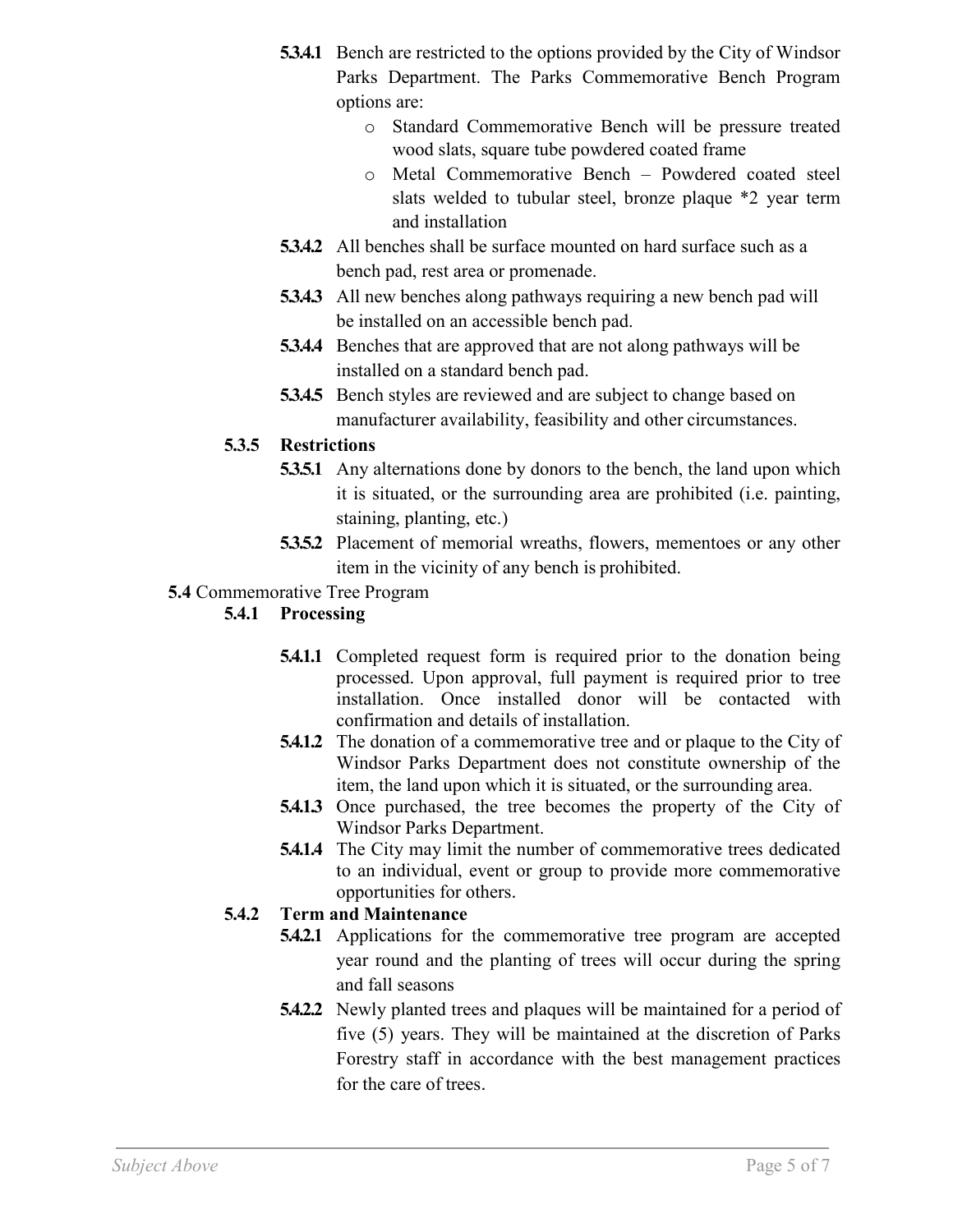- **5.4.2.3** Trees and plaques will be replaced once in the first five (5) year maintenance period if necessary. Should the tree die or the tree and plaque be vandalized or removed following the fifth year, all replacement costs will be the responsibility of the donor.
- **5.4.2.4** It is the responsibility of the donor to inform Parks of any changes to contact information.

## **5.4.3 Location**

- **5.4.3.1** This policy permits commemorative trees in **eligible** City Parks.
- **5.4.3.2** Locations within parks are subject to Parks approval. Selection of the planting site is based on proposed future development, the availability of open space, sightline limits, underground utilities, maintenance efficiencies and other site restrictions.
- **5.4.3.3** Locations outside of the eligible parks may be permitted on a case by case basis, subject to review by Parks Forestry.
- **5.4.3.4** Parks reserves the right to permanently relocate a tree (i.e. tree is subject to recurrent vandalism, the park is scheduled for redevelopment, servicing upgrades, and other circumstances). In such cases, Parks will make all reasonable efforts to consult with the donor or representatives prior to any relocation or alteration.
- **5.4.3.5** Planted trees are part of the local environment and trees are exposed to a list of environmental factors such as drought, extreme heat, insect or disease pressures or flooding. Tree replacement will only occur one time within the 5 year maintenance period.

### **5.4.4 Restrictions**

- **5.4.4.1** Any alterations done by donors to the tree, the land upon which it is situated, or the surrounding area are prohibited.
- **5.4.4.2** Placement of memorial wreaths, flowers, mementoes, ornaments or any other item on the tree or in the vicinity of the tree is prohibited.

## **6. RECORDS, FORMS AND ATTACHMENTS**

**6.1** The following forms are associated with the Commemorative Bench & Tree policy:

- $\Box$  Commemorative Bench Program Application Form,
- $\Box$  Commemorative Tree Program Application Form,